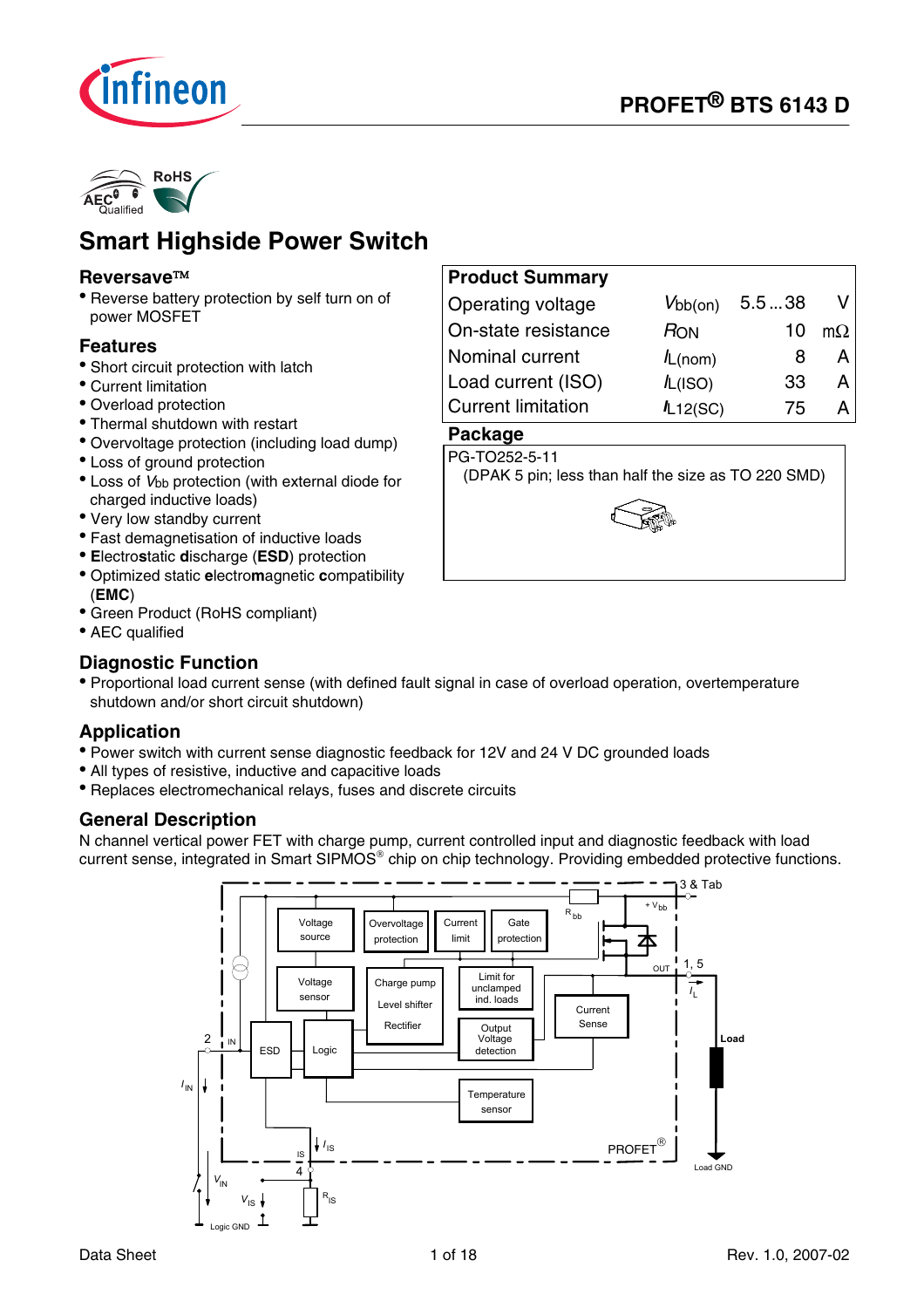

| Pin     | Symbol     |   | <b>Function</b>                                                                                                                                                                                                                                |
|---------|------------|---|------------------------------------------------------------------------------------------------------------------------------------------------------------------------------------------------------------------------------------------------|
|         | <b>OUT</b> | O | <b>Output</b> ; output to the load; pin 1 and 5 must be externally shorted <sup>*</sup> .                                                                                                                                                      |
|         | IN         |   | <b>Input</b> ; activates the power switch if shorted to ground.                                                                                                                                                                                |
| Tab/(3) | <b>Vbb</b> |   | Supply Voltage; positive power supply voltage; tab and pin3 are internally<br>shorted.                                                                                                                                                         |
|         | IS         | S | Sense Output; Diagnostic feedback; provides at normal operation a sense<br>current proportional to the load current; in case of overload,<br>overtemperature and/or short circuit a defined current is provided (see<br>Truth Table on page 8) |
|         | ΟUΤ        |   | <b>Output</b> ; output to the load; pin 1 and 5 must be externally shorted*.                                                                                                                                                                   |

\*) Not shorting all outputs will considerably increase the on-state resistance, reduce the peak current capability and decrease the current sense accuracy

| <b>Parameter</b>                                                                                                                                   | <b>Symbol</b>              | <b>Values</b>      | Unit            |
|----------------------------------------------------------------------------------------------------------------------------------------------------|----------------------------|--------------------|-----------------|
| Supply voltage (overvoltage protection see page 4)                                                                                                 | $V_{\rm bb}$               | 38                 | V               |
| Supply voltage for full short circuit protection 1)                                                                                                | $V_{\rm bb}$               | 30                 | V               |
| Load dump protection $V_{\text{LoadDump}} = U_A + V_s$ , $U_A = 13.5$ V<br>$R_1 = 2 \Omega$ , $R_1 = 1.5 \Omega$ , $t_0 = 400$ ms, IN= low or high | $V_{\text{Load dump}}^2$   | 45                 | $\vee$          |
| Load current (Short-circuit current, see page 5)                                                                                                   | $\mathbf{r}$               | self-limited       | A               |
| Operating temperature range                                                                                                                        | $T_{\rm i}$                | $-40+150$          | $\rm ^{\circ}C$ |
| Storage temperature range                                                                                                                          | $\mathcal{T}_{\text{stg}}$ | $-55+150$          |                 |
| Power dissipation (DC)                                                                                                                             | $P_{\text{tot}}$           | 59                 | W               |
| Inductive load switch-off energy dissipation 3)<br>$T = 150$ °C:<br>single pulse $I_L$ = 20 A, $V_{bb}$ = 12V                                      | $E_{AS}$                   | 0.3                | J               |
| Electrostatic discharge capability (ESD)<br>(Human Body Model)<br>acc. ESD assn. std. S5.1-1993; R=1.5kΩ; C=100pF                                  | V <sub>ESD</sub>           | 3.0                | kV              |
| Current through input pin (DC)                                                                                                                     | $I_{\text{IN}}$            | $+15, -120$        | mA              |
| Current through current sense pin (DC)                                                                                                             | $I_{\rm IS}$               | $+15, -120$        |                 |
| see internal circuit diagrams page 9                                                                                                               |                            |                    |                 |
| Input voltage slew rate                                                                                                                            |                            |                    |                 |
| $V_{bb} \leq 16V :  dV_{bin}/dt$<br>$V_{\text{bh}} > 16V$ 4):                                                                                      |                            | self-limited<br>20 | $V/\mu s$       |

#### **Maximum Ratings** at  $T_j = 25$  °C unless otherwise specified

j

<sup>1)</sup> Short circuit is defined as a combination of remaining resistances and inductances. See schematic on page11.

<sup>&</sup>lt;sup>2)</sup>  $V_{Load \ dump}$  is setup without the DUT connected to the generator per ISO 7637-1 and DIN 40839.

<sup>3)</sup> See also diagram on page 11.

<sup>&</sup>lt;sup>4)</sup> See also on page 8. Slew rate limitation can be achieved by means of using a series resistor  $R_{\text{in}}$  in the input path. This resistor is also required for reverse operation. See also page 10.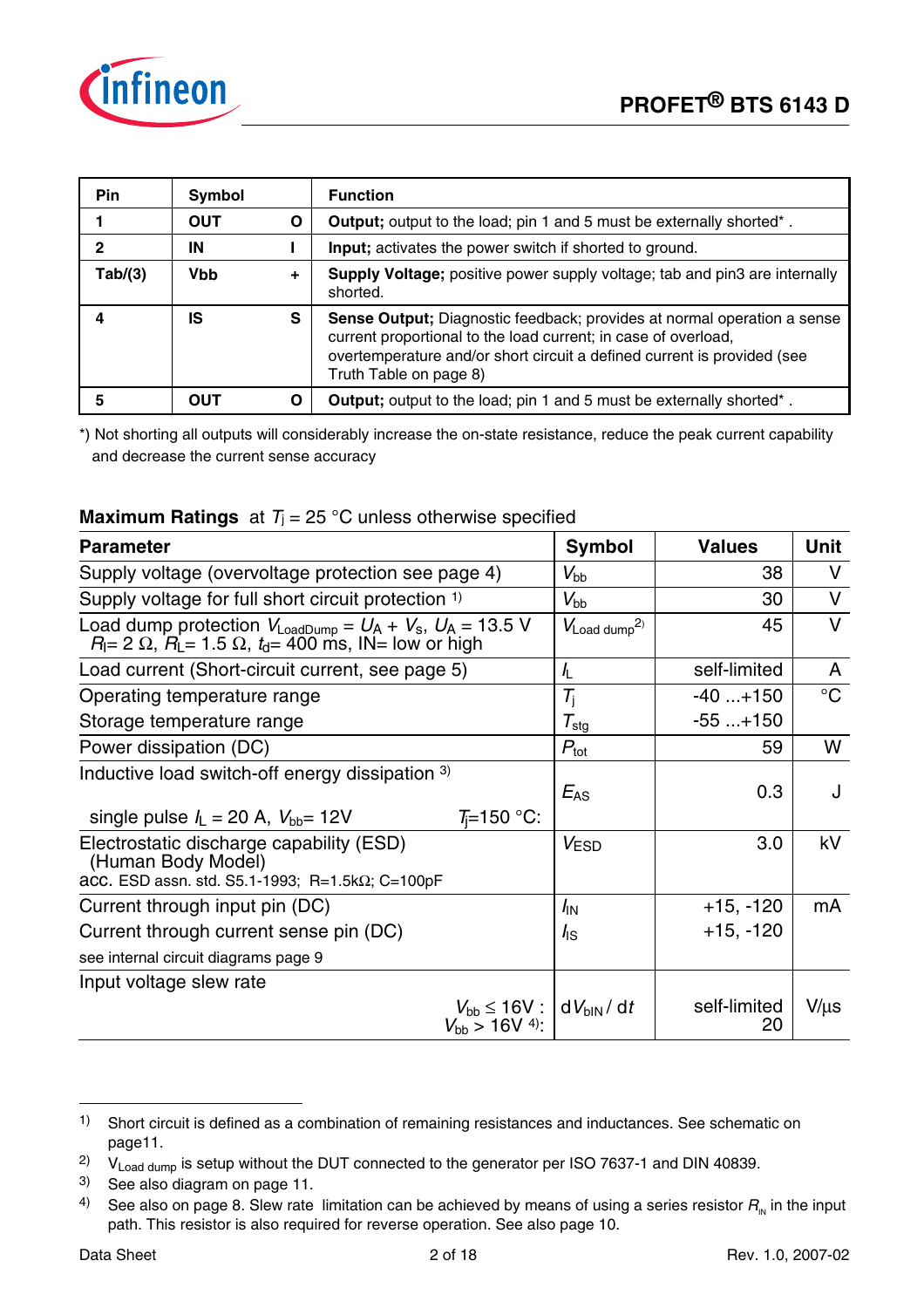

## **Thermal Characteristics**

| <b>Parameter and Conditions</b> |                                | <b>Symbol</b> | <b>Values</b> |     |       | <b>Unit</b> |
|---------------------------------|--------------------------------|---------------|---------------|-----|-------|-------------|
|                                 |                                |               | min           | tvp | max   |             |
| Thermal resistance              | $R_{th,IC}$<br>chip - case:    |               | $- -$         | $-$ |       | K/W         |
|                                 | junction - ambient (free air): | $R_{thJA}$    | $- -$         | 80  | $- -$ |             |
|                                 | SMD version, device on PCB 6)  |               | $- -$         | 45  | 55    |             |

## **Electrical Characteristics**

| <b>Parameter and Conditions</b>                            | Symbol |     | <b>Values</b> |     | <b>Unit</b> |
|------------------------------------------------------------|--------|-----|---------------|-----|-------------|
| at $T_1 = 25$ , $V_{bb} = 12$ V unless otherwise specified |        | min | tvp I         | max |             |

#### **Load Switching Capabilities and Characteristics**

| On-state resistance (pin 3 to pin 1,5)                                                        |                           |                 |    |     |     |           |
|-----------------------------------------------------------------------------------------------|---------------------------|-----------------|----|-----|-----|-----------|
| $V_{\text{IN}} = 0$ , $V_{\text{bb}} = 5.5V$ , $I_{\text{L}} = 7.5$ A                         | $T_{\rm i}$ =25 °C:       | $R_{\rm ON}$    |    | 10  | 14  | $m\Omega$ |
|                                                                                               | $T_{i}=150$ °C:           |                 |    | 18  | 24  |           |
| $V_{\text{IN}} = 0$ , $V_{\text{bh}} = 12V$ , $I_{\text{I}} = 7.5$ A                          | $T_i=25$ °C:              |                 |    | 8   | 10  |           |
|                                                                                               | $T_{i}=150$ °C:           |                 | -- | 14  | 18  |           |
| Output voltage drop limitation at small load                                                  |                           | $V_{ON(NL)}$    |    | 30  | 65  | mV        |
| currents (Tab to pin 1,5) <sup>5)</sup> $T_1 = -40150$ °C:                                    |                           |                 |    |     |     |           |
| Nominal load current (Tab to pin 1,5)                                                         |                           |                 |    |     |     |           |
| ISO Proposal: $V_{ON} \le 0.5$ V, $T_C = 85^{\circ}C$ , $T_i \le 150^{\circ}C$                |                           | $I_{L(ISO)}$    | 33 | 41  |     | A         |
| SMD <sup>6)</sup> , $V_{ON} \le 0.5$ V, $T_A = 85$ °C, $T_i \le 150$ °C                       |                           | $I_{L(nom)}$    | 8  | 10  | --  |           |
| Turn-on time                                                                                  | to 90% $V_{\text{OUT}}$ : | $t_{on}$        |    | 250 | 500 | $\mu$ s   |
| Turn-off time                                                                                 | to 10% $V_{\text{OUT}}$ : | $t_{\rm off}$   | -- | 250 | 500 |           |
| $R_{L}$ = 2.2 $\Omega$ , $T_{i}$ =-40150 °C                                                   |                           |                 |    |     |     |           |
| Slew rate on                                                                                  |                           | $dV/dt_{on}$    | -- | 0.3 | 0.5 | $V/\mu s$ |
| 25 to 50% $V_{\text{OUT}}$ , $R_{\text{L}} = 2.2 \Omega$ , $T_{\text{I}} = -40150 \text{ °C}$ |                           |                 |    |     |     |           |
| Slew rate off                                                                                 |                           | -d $V/dt_{off}$ |    | 0.3 | 0.6 | $V/\mu s$ |
| 50 to 25% $V_{\text{OUT}}$ , $R_{\text{L}} = 2.2 \Omega$ , $T_{\text{I}} = -40150 \text{ °C}$ |                           |                 |    |     |     |           |

j

<sup>5)</sup> See figure 7a on page 15.

<sup>&</sup>lt;sup>6)</sup> Device on 50mm\*50mm\*1.5mm epoxy PCB FR4 with 6cm<sup>2</sup> (one layer, 70μm thick) copper area for V<sub>bb</sub> connection. PCB is vertical without blown air.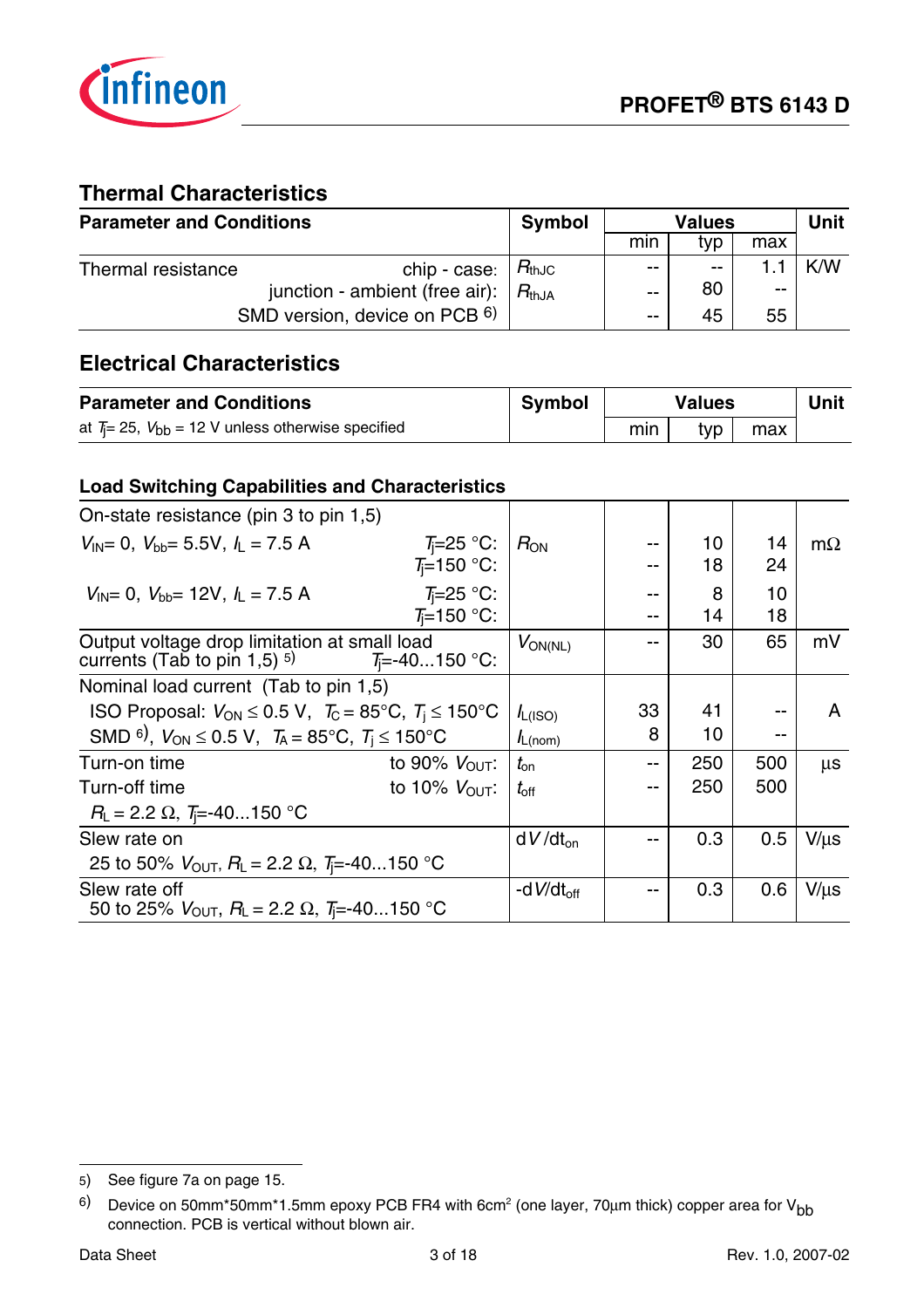

| <b>Parameter and Conditions</b>                          | Symbol |      | <b>Values</b> |      | <b>Unit</b> |
|----------------------------------------------------------|--------|------|---------------|------|-------------|
| at $T = 25$ , $V_{bb} = 12$ V unless otherwise specified |        | min. | tvp.          | max. |             |

#### **Operating Parameters**

| Operating voltage (V <sub>IN</sub> =0) | $T_1 = -40150$ °C:  | $V_{\text{bb}(on)}$  | 5.5   | $-$ | 38    |    |
|----------------------------------------|---------------------|----------------------|-------|-----|-------|----|
| Undervoltage shutdown 7) 8)            |                     | $V_{\text{bIN}(u)}$  | $-$   | 2.5 | 3.5   |    |
| Undervoltage restart of charge pump    |                     | $V_{\text{bb(ucp)}}$ | $- -$ | 4   | 5.5   |    |
| Overvoltage protection 9)              |                     | $V_{Z,IN}$           |       |     |       |    |
| $I_{\text{bb}}$ =15 mA                 | $T_i = -40+150$ °C: |                      | 63    | 67  | $- -$ |    |
| Standby current                        | $T_i = -40+120$ °C: | $I_{\text{bb(off)}}$ | $- -$ | 3   | 6     | μA |
| $I_{\text{IN}}=0$                      | $T_i = 150$ °C:     |                      | $- -$ | 6   | 14    |    |

### **Reverse Battery**

| Reverse battery voltage 10)                                                                                                                         | $-V_{\rm bb}$     | $- -$          | $-$       | 16       |           |
|-----------------------------------------------------------------------------------------------------------------------------------------------------|-------------------|----------------|-----------|----------|-----------|
| On-state resistance (pin 1,5 to pin 3)                                                                                                              |                   |                |           |          |           |
| $V_{\text{bb}}$ - 8V, $V_{\text{IN}}$ = 0, $I_{\text{L}}$ = -7.5 A, $R_{\text{IS}}$ = 1 k $\Omega$ , <sup>8)</sup><br>$T = 25$ °C:<br>$T = 150$ °C: | $R_{\rm ON(rev)}$ | $- -$<br>$- -$ | 9.5<br>16 | 13<br>22 | $m\Omega$ |
| $V_{\text{bb}}$ = -12V, $V_{\text{IN}}$ = 0, $I_{\text{L}}$ = -7.5 A, $R_{\text{IS}}$ = 1 k $\Omega$ , $T_{\text{I}}$ = 25 °C:<br>$T = 150$ °C:     |                   | $- -$<br>$- -$ | 9<br>15   | 12<br>20 |           |
| Integrated resistor in $V_{bb}$ line                                                                                                                | $R_{\rm bb}$      | --             | 100       | 150      |           |

#### **Inverse Operation** 11)

| Output voltage drop (pin 1,5 to pin 3) $8$ )                                                                                    |                                |              |       |     |       |    |
|---------------------------------------------------------------------------------------------------------------------------------|--------------------------------|--------------|-------|-----|-------|----|
| $I_{\rm L}$ = -7.5 A, $R_{\rm IS}$ = 1 k $\Omega$ ,                                                                             | $T_i=25$ °C:   - $V_{ON(inv)}$ |              | $- -$ | 700 |       | mV |
| $I_L$ = -7.5 A, $R_{\rm IS}$ = 1 k $\Omega$ ,                                                                                   | $T = 150$ °C:                  |              | $- -$ | 300 | $- -$ |    |
| Turn-on delay after inverse operation; $I_{\text{L}} > 0A^{8}$<br>$V_{\text{IN}}(\text{inv}) = V_{\text{IN}}(\text{fwd}) = 0$ V |                                | $I_{d(inv)}$ | $- -$ |     | $- -$ | ms |

-

<sup>7)</sup> VbIN=Vbb-VIN see schematic on page 8 and page 14.

<sup>8)</sup> Not subject to production test, specified by design.

<sup>9)</sup> See also  $V_{Z(1N)}$  in schematic page 9.

<sup>10)</sup> For operation at voltages higher then |16V| please see required schematic on page 10.

<sup>11)</sup> Permanent Inverse operation results eventually in a current flow via the intrinsic diode of the power DMOS. In this case the device switches on with a time delay  $t_{d(inv)_i}$  after the transition from inverse to forward mode.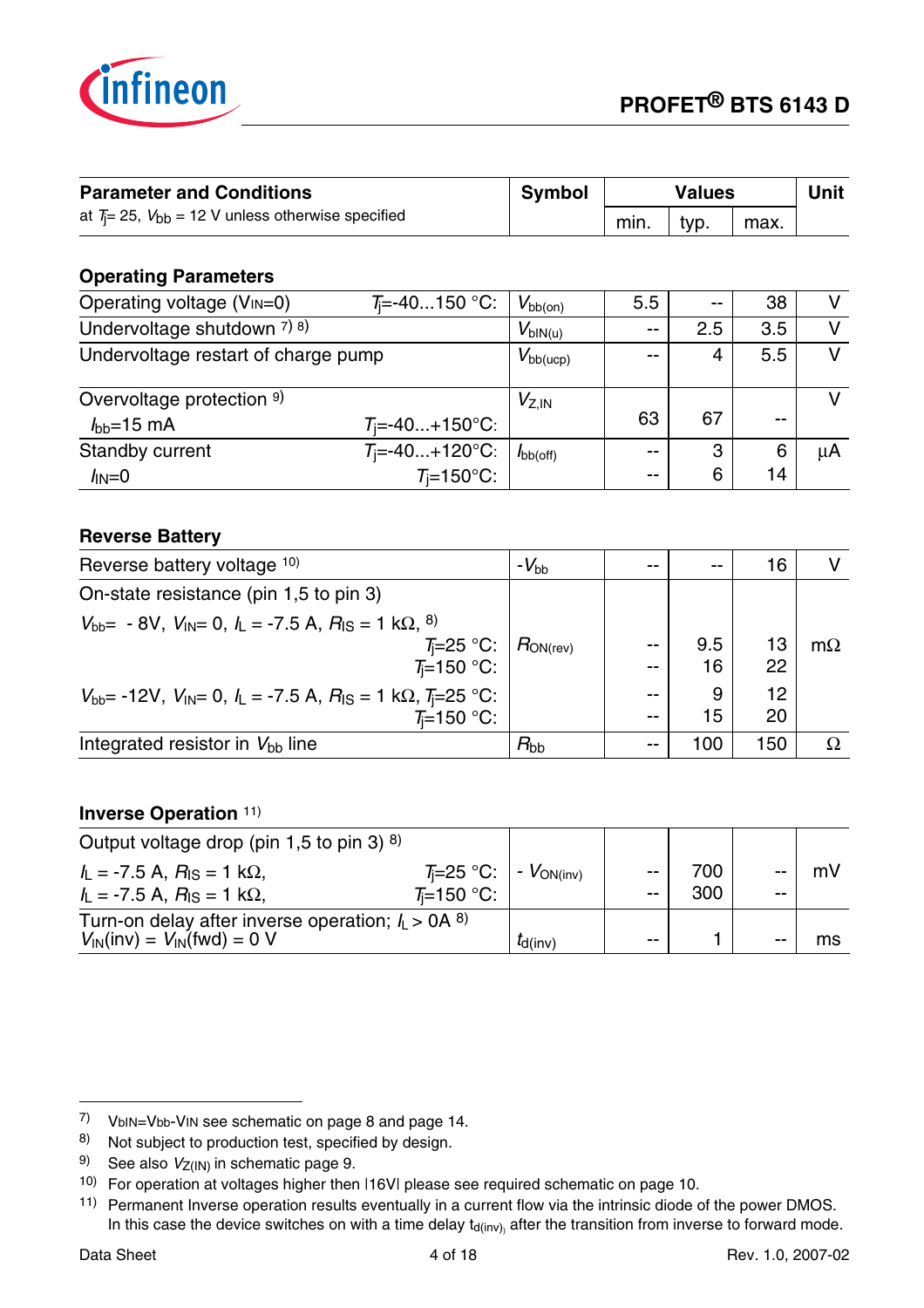

| <b>Parameter and Conditions</b>                                                                                                                                                        | <b>Symbol</b>          | <b>Values</b> |                  |                 | <b>Unit</b>  |
|----------------------------------------------------------------------------------------------------------------------------------------------------------------------------------------|------------------------|---------------|------------------|-----------------|--------------|
| at $T_1 = 25$ , $V_{bb} = 12$ V unless otherwise specified                                                                                                                             |                        | min.          | typ.             | max.            |              |
| <b>Protection Functions 12)</b>                                                                                                                                                        |                        |               |                  |                 |              |
| Short circuit current limit (Tab to pin 1,5) 13)                                                                                                                                       |                        |               |                  |                 |              |
| Short circuit current limit at $V_{ON} = 6V^{14}$<br>$T_1 = -40$ °C:<br>$T_1 = 25$ °C:<br>$T_1 = +150$ °C:                                                                             | $I_{LG(C)}$            | 70            | 110<br>105<br>90 | 140             | $\mathsf{A}$ |
| $T_j$ (start) =-40°C:<br>Short circuit current limit at $V_{ON}$ = 12V<br>$T_{j(stat)} = 25^{\circ}C$ :<br>$t_{\rm m}$ =170 $\mu$ s<br>$T_{j(stat)} = +150^{\circ}C$ :                 | $I_{L12(SC)}$          | 45            | 80<br>75<br>60   | 110<br>--       | $\mathsf{A}$ |
| Short circuit current limit at $V_{ON}$ = 18V <sup>14</sup> )<br>$T_j(\text{start}) = -40^\circ \text{C}$ :<br>$T_{i(stat)} = 25^{\circ}C$ :<br>$T_{j(stat)} = +150^{\circ}C$ :        | $I_{L18(SC)}$          | --<br>33      | 60<br>55<br>50   | 80<br>--<br>--  | A            |
| Short circuit current limit at $V_{ON} = 24V$<br>$T_{j(stat)} = -40^{\circ}C$ :<br>$t_{\rm m}$ =170 $\mu$ s<br>$T_{\text{j}(\text{start})}$ =25°C:<br>$T_{j(stat)} = +150^{\circ}C$ :  | $I_{L24(SC)}$          | 20            | 40<br>40<br>35   | 60<br>--        | $\mathsf{A}$ |
| Short circuit current limit at $V_{ON} = 30V^{14}$<br>$T_{j(stat)} = -40^{\circ}C$ :<br>$T_{j(stat)} = 25^{\circ}C$ :<br>$T_{j(stat)} = +150^{\circ}C$ :                               | $I_{L30(SC)}$          | --<br>15      | 25<br>25<br>25   | 40<br>--<br>$-$ | $\mathsf{A}$ |
| Short circuit shutdown detection voltage<br>(pin 3 to pins $1,5$ )                                                                                                                     | $V_{ON(SC)}$           | 2.5           | 3.5              | 4.5             | V            |
| Short circuit shutdown delay after input current<br>positive slope, $V_{ON} > V_{ON(SC)}$ , $T_i = -40+150^{\circ}C$<br>min. value valid only if input "off-signal" time exceeds 30 µs | $t_{d(SC1)}$           | 350           | 650              | 1200            | μs           |
| Short circuit shutdown delay during on condition <sup>14)</sup><br>$V_{ON}$ > $V_{ON(SC)}$                                                                                             | $t_{d(SC2)}$           | --            | $\overline{2}$   | --              | μs           |
| Output clamp (inductive load switch off) 15)<br>at $V_{\text{OUT}} = V_{\text{bb}}$ - $V_{\text{ON(CL)}}$ (e.g. overvoltage)<br>$l_1 = 40$ mA                                          | $V_{ON(CL)}$           | 39            | 42               | --              | V            |
| Thermal overload trip temperature                                                                                                                                                      | $T_{\rm{it}}$          | 150           | 175              | --              | $^{\circ}$ C |
| <b>Thermal hysteresis</b>                                                                                                                                                              | $\varDelta T_{\sf it}$ | --            | 10               | --              | K            |

-

<sup>&</sup>lt;sup>12)</sup> Integrated protection functions are designed to prevent IC destruction under fault conditions described in the data sheet. Fault conditions are considered as "outside" normal operating range. Protection functions are not designed for continuous repetitive operation.

<sup>13)</sup> Short circuit current limit for max. duration of  $t<sub>d</sub>(SC1)$ , prior to shutdown, see also figures 3.x on page 13.

<sup>14)</sup> Not subject to production test, specified by design.

<sup>15)</sup> See also figure 2b on page 12.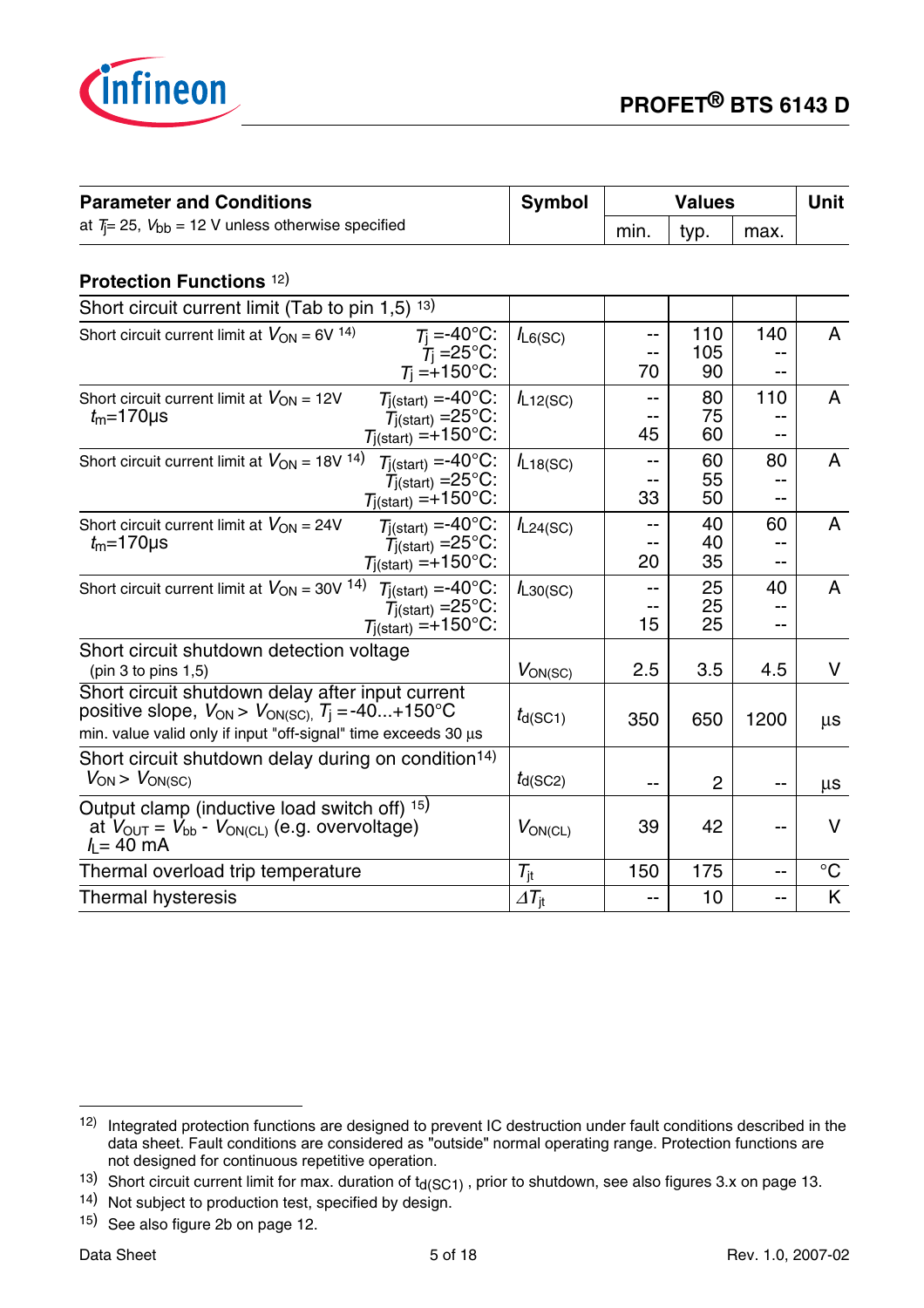

| <b>Parameter and Conditions</b>                                                                                                                                                                         | <b>Symbol</b>                                |                      | <b>Values</b>           |                         |    |
|---------------------------------------------------------------------------------------------------------------------------------------------------------------------------------------------------------|----------------------------------------------|----------------------|-------------------------|-------------------------|----|
| at $T_1 = 25$ , $V_{bb} = 12$ V unless otherwise specified                                                                                                                                              |                                              | min.                 | typ.                    | max.                    |    |
| <b>Diagnostic Characteristics</b>                                                                                                                                                                       |                                              |                      |                         |                         |    |
| Current sense ratio, static on-condition<br>$k_{\text{ILIS}} = l_{\text{L}} : l_{\text{IS}}, l_{\text{IS}} < l_{\text{IS,lim}}$ 16),<br>$V_{\text{IS}} < V_{\text{OUT}} - 5V$ , $V_{\text{bin}} > 4.5V$ | $k_{\text{ILIS}}$                            |                      | 10 000                  | --                      |    |
| $IL = 30A$ , $Ti = -40^{\circ}C$ :<br>$T$ j = +25°C:<br>$Ti = +150^{\circ}C$ :                                                                                                                          |                                              | 8300<br>8300<br>8300 | 10000<br>9700<br>9300   | 11000<br>10600<br>10000 |    |
| $IL = 7.5A, Tj = -40°C:$<br>$Ti = +25^{\circ}C$ :<br>$Ti = +150^{\circ}C$ :                                                                                                                             |                                              | 7500<br>8000<br>8200 | 10000<br>9700<br>9300   | 11400<br>10800<br>10200 |    |
| $IL = 2.5A, Tj = -40°C:$<br>$T$ j = +25°C:<br>$Ti = +150^{\circ}C$ :                                                                                                                                    |                                              | 7100<br>7700<br>8000 | 10000<br>9700<br>9300   | 13400<br>12500<br>12000 |    |
| $IL = 0.5A$ , Tj = -40 $^{\circ}$ C:<br>$Tj = +25^{\circ}C$ :<br>$Ti = +150^{\circ}$ C:                                                                                                                 |                                              | 5000<br>5500<br>6000 | 12000<br>12000<br>12000 | 21000<br>19000<br>18000 |    |
| $I_{\text{IN}} = 0$ (e.g. during deenergizing of inductive loads):                                                                                                                                      |                                              |                      | 0                       |                         |    |
| Sense current under fault conditions 17)<br>$T_1 = -40+150^{\circ}C$ :<br>$V_{ON}$ >1V, typ                                                                                                             | IS, fault                                    | 4.0                  | 5.2                     | 7.5                     | mA |
| Sense saturation current<br>$T_1 = -40+150$ °C:<br>$V_{ON}$ <1V, typ                                                                                                                                    | $I_{\text{IS,lim}}$                          | 4.0                  | 6.0                     | 7.5                     | mA |
| Fault-Sense signal delay after input current positive<br>slope, $V_{ON} > 1V$ , $T_1 = -40+150^{\circ}C$                                                                                                | $t_{\text{delay}(\text{fault})}$             | 350                  | 650                     | 1200                    | μs |
| Current sense leakage current, $I_{IN} = 0$                                                                                                                                                             | $I_{\text{IS(LL)}}$                          | --                   | 0.1                     | 0.5                     | μA |
| Current sense offset current, $V_{\text{IN}} = 0$ , $I_L \le 0$                                                                                                                                         | $I_{\text{IS(LH)}}$                          | --                   | 0.1                     | 1                       | μA |
| Minimum load current for sense functionality,<br>$V_{1N} = 0$ , $T_1 = -40+150$ °C                                                                                                                      | $I_{L(MIN)}$                                 | 50                   |                         | --                      | mA |
| Current sense settling time to <i>l</i> <sub>IS static</sub> after input<br>current positive slope, 18)<br>$I_{L} = 0$ T 20 A, $T_{i} = -40+150^{\circ}C$                                               | $t_{\text{son(IS)}}$                         | --                   | 250                     | 500                     | μs |
| Current sense settling time during on condition, 18)<br>$I_L = 10$ T 20 A, $T_{\parallel} = -40+150^{\circ}$ C                                                                                          | $t_{\text{s} \text{l} \text{c} \text{(IS)}}$ | --                   | 50                      | 100                     | μs |
| Overvoltage protection<br>$T_i = -40+150$ °C:<br>$I_{\text{bb}}$ = 15 mA                                                                                                                                | $V_{Z,IS}$                                   | 63                   | 67                      | --                      | V  |

j

<sup>16)</sup> See also figures 4.x and 6.x on page 13 and 14.

<sup>17)</sup> Fault conditions are overload during on (i.e.  $V_{ON}>1V$  typ.), overtemperature and short circuit; see also truth table on page 8.

<sup>18)</sup> Not subject to production test, specified by design.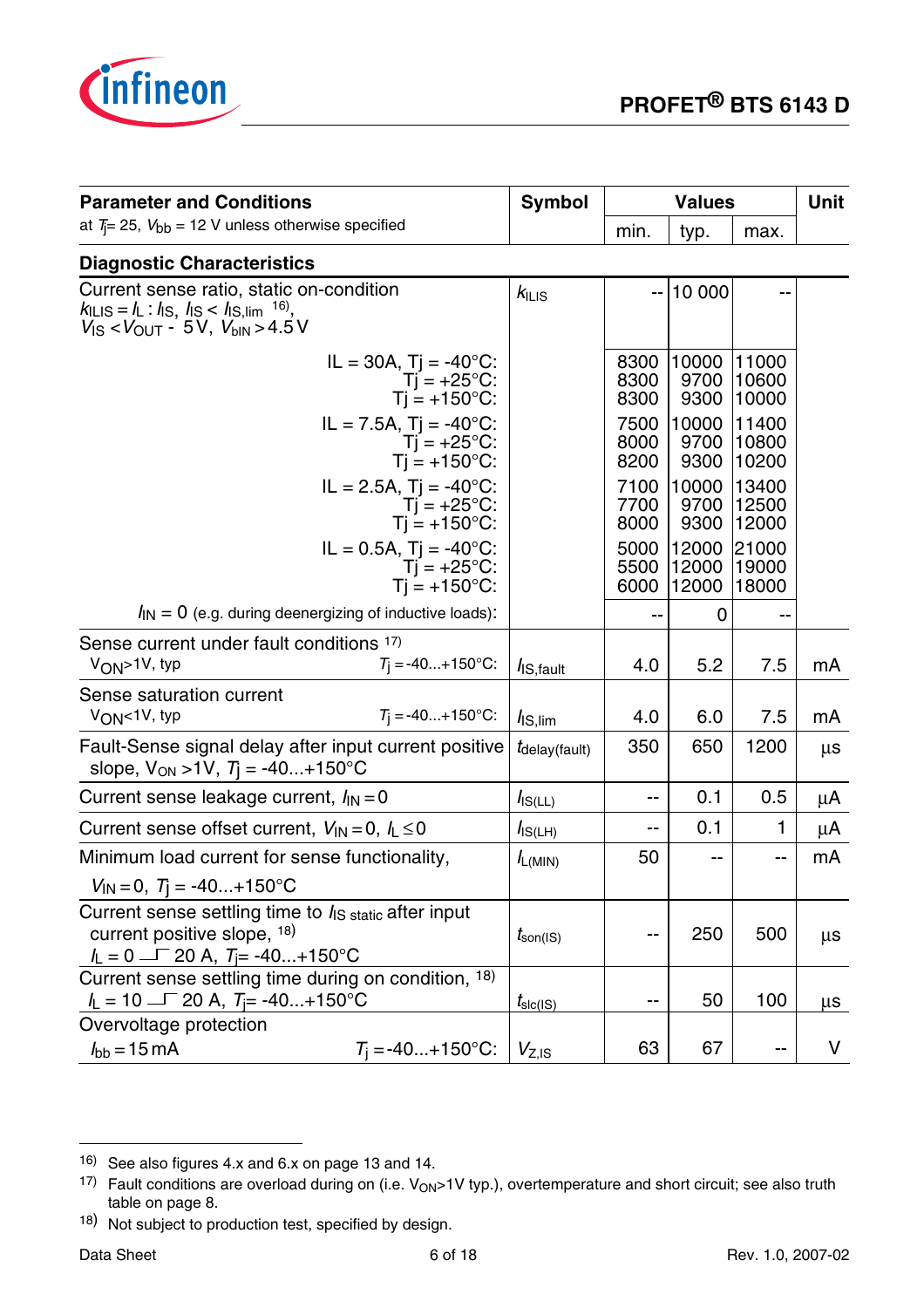

| <b>Parameter and Conditions</b>                                    |                            | Symbol                      |       | <b>Unit</b> |      |    |
|--------------------------------------------------------------------|----------------------------|-----------------------------|-------|-------------|------|----|
| at $T_1 = 25$ , $V_{bb} = 12$ V unless otherwise specified         |                            |                             | min.  | typ.        | max. |    |
| <b>Input</b>                                                       |                            |                             |       |             |      |    |
| Required current capability of input switch<br>$T_1 = -40+150$ °C: |                            | I <sub>IN(on)</sub>         | $-$   | 1.4         | 2.2  | mA |
| Input current for turn-off                                         | $T_1 = -40+150^{\circ}$ C: | $I_{\text{IN}(\text{off})}$ | $- -$ | $- -$       | 30   | uA |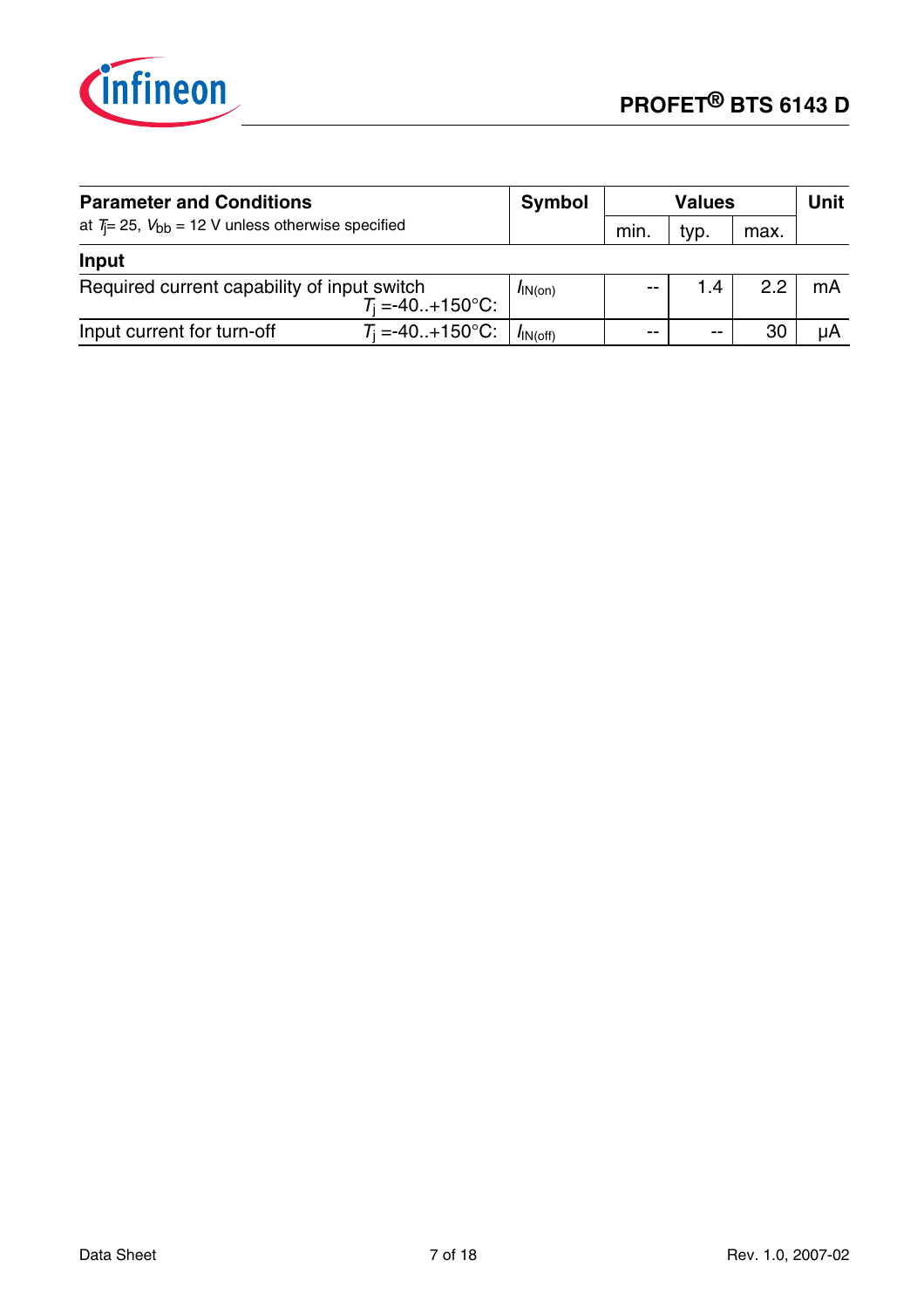

## **Truth Table**

|                             | Input   | Output | <b>Current</b>                       |
|-----------------------------|---------|--------|--------------------------------------|
|                             | Current |        | <b>Sense</b>                         |
|                             | level   | level  | lıs.                                 |
| <b>Normal</b>               |         |        | ≈0 ( $l_{\text{IS(LL)}}$ )           |
| operation                   | н       | н      | nominal                              |
| Overload <sup>19)</sup>     |         |        | $\approx 0$ ( $l_{\text{IS(LL)}}$ )  |
|                             | н       | н      | I <sub>IS.fault</sub>                |
| Short circuit to GND 20)    |         |        | $\approx 0$ (/ $_{\text{IS (LL)}}$ ) |
|                             | Н       |        | I <sub>IS.fault</sub>                |
| Overtemperature             |         |        | $\approx 0$ ( $l_{\text{IS(LL)}}$ )  |
|                             | Н       |        | I <sub>IS fault</sub>                |
| <b>Short circuit to Vbb</b> |         | н      | ≈0 ( $l_{\text{IS(LL)}}$ )           |
|                             | Н       | н      | $\le$ nominal $^{21)}$               |
| Open load                   |         | Z      | ≈0 ( $l_{\text{IS(LL)}}$ )           |
|                             | н       | н      | ≈0 ( <i>l</i> <sub>IS(LH)</sub> )    |

 $L = "Low" Level$ <br> $Z = high impedance, potential depends on external circuit$ 

H = "High" Level





Two or more devices can easily be connected in parallel to increase load current capability.

-

<sup>19)</sup> Overload is detected at the following condition:  $1V$  (typ.)  $V_{ON}$  < 3.5V (typ.). See also page 11.

<sup>&</sup>lt;sup>20)</sup> Short Circuit is detected at the following condition:  $V_{\text{ON}} > 3.5V$  (typ.) . See also page 11.

<sup>&</sup>lt;sup>21)</sup> Low ohmic short to  $V_{bb}$  may reduce the output current  $I_L$  and therefore also the sense current  $I_{\text{IS}}$ .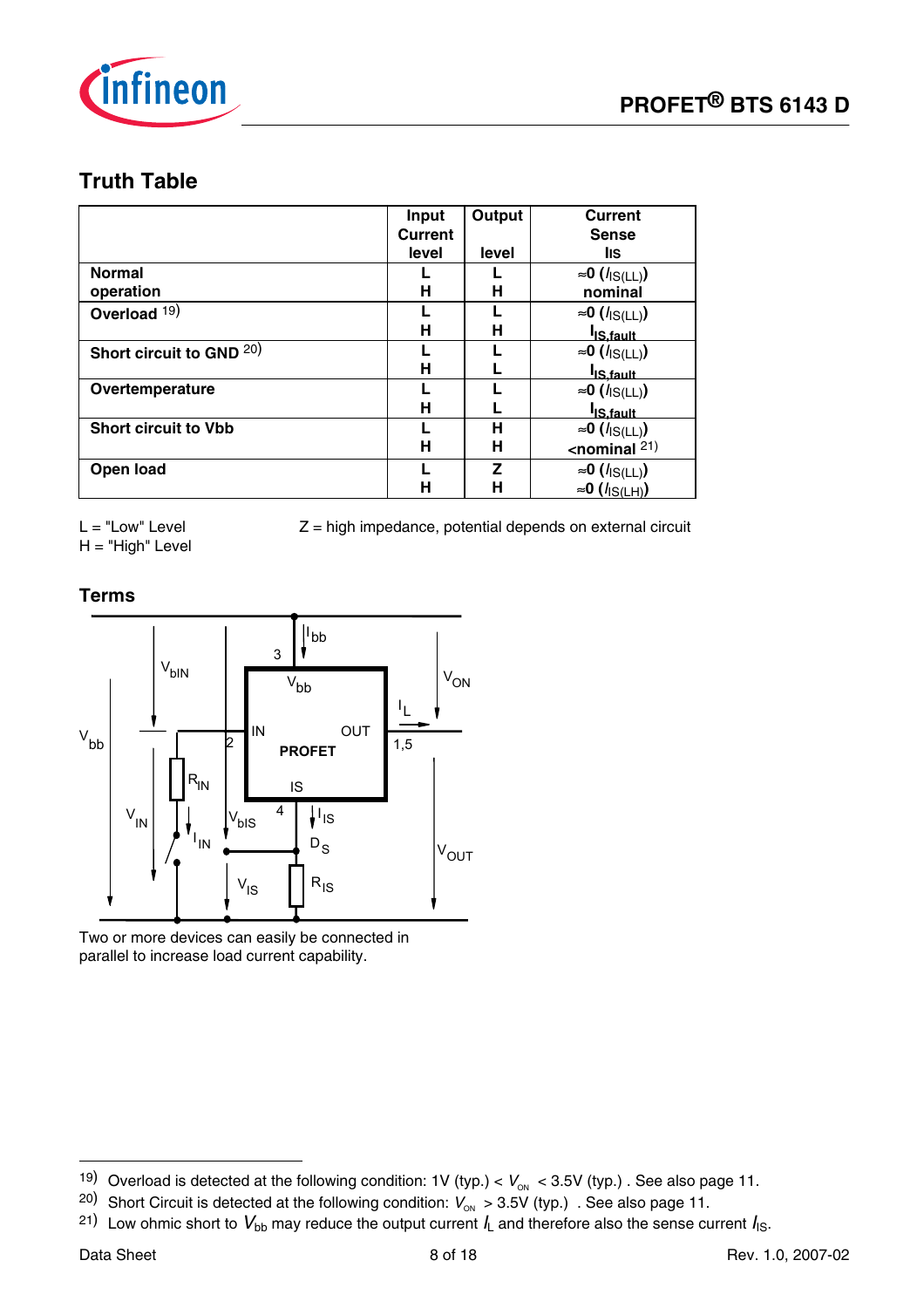

### **Input circuit (ESD protection)**





#### **Current sense output**

Normal operation



*V*<sub>Z</sub>,  $S = 67V$  (typ.),  $R_{IS} = 1 kΩ$  nominal (or  $1 kΩ/n$ , if n devices are connected in parallel).  $I_S = I_L/K_{\text{llis}}$  can be only driven by the internal circuit as long as  $V_{\text{out}}$  -  $V_{\text{IS}}$  > 5V. Therefore R<sub>IS</sub> should be less than

$$
\frac{V_{bb} - 5V}{7.5mA}.
$$

Note: *For large values of RIS the voltage VIS can reach almost Vbb. See also overvoltage protection. If you don't use the current sense output in your application, you can leave it open.* 

#### **Inductive and overvoltage output clamp**



 $V_{ON}$  is clamped to  $V_{ON(Cl)} = 42 V$  typ

#### **Overvoltage protection of logic part**



 $R_{bb} = 100 \Omega$  typ.,  $V_{Z,IN} = V_{Z,IS} = 67$  V typ.,  $R_{IS} = 1 \text{ k}\Omega$ nominal. Note that when overvoltage exceeds 67V typ. a voltage above 5V can occur between IS and GND, if  $R_V$ ,  $V_{Z,VIS}$  are not used.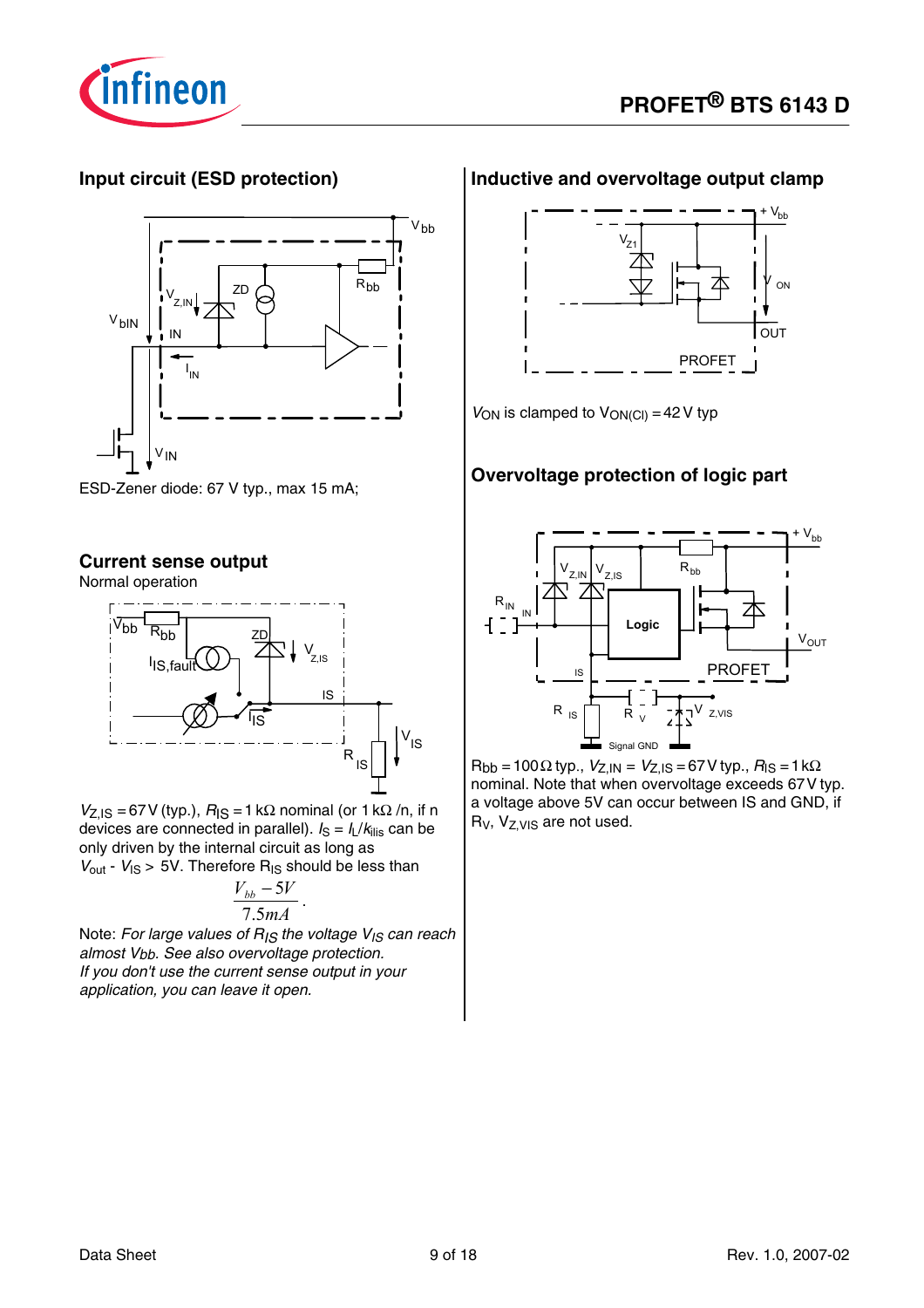

#### **Reversave (Reverse battery protection)**



*R*<sub>IS</sub> typ. 1 kΩ. Add *R*<sub>IN</sub> for reverse battery protection in applications with Vbb above 16V;

recommended value:  $\displaystyle{\frac{1}{R_{_{IN}}} \! + \! \frac{1}{R_{_{IS}}} } =$  $V_{bb}$  |  $-12V$ *A*  $|V_{bb}$  |  $-12$ 0.08  $\frac{1}{-12V}$ 

To minimise power dissipation at reverse battery operation, the overall current into the IN and IS pin should be about 80mA. The current can be provided by using a small signal diode D in parallel to the input switch, by using a MOSFET input switch or by proper adjusting the current through *R*IS.

Since the current via  $R_{bb}$  generates additional heat in the device, this has to be taken into account in the overall thermal consideration.

#### **Inverse load current operation**



The device can be operated in inverse load current mode ( $V_{\text{OUT}} > V_{\text{bb}} >$  0V). The current sense feature is not available during this kind of operation  $(I_{\text{IS}} = 0)$ . In case of inverse operation the intrinsic drain source diode is eventually conducting resulting in considerably increased power dissipation.

The transition from inverse to forward mode can result in a delayed switch on.

Note: *Temperature protection during inverse load current operation is not possible!* 

#### **Vbb disconnect with energised inductive load**

Provide a current path with load current capability by using a diode, a Z-diode, or a varistor.  $(V_{71}+V_{D} < 39$  V if  $R_{IN} = 0$ ). For higher clamp voltages currents at IN and IS have to be limited to 120 mA.

Version a:

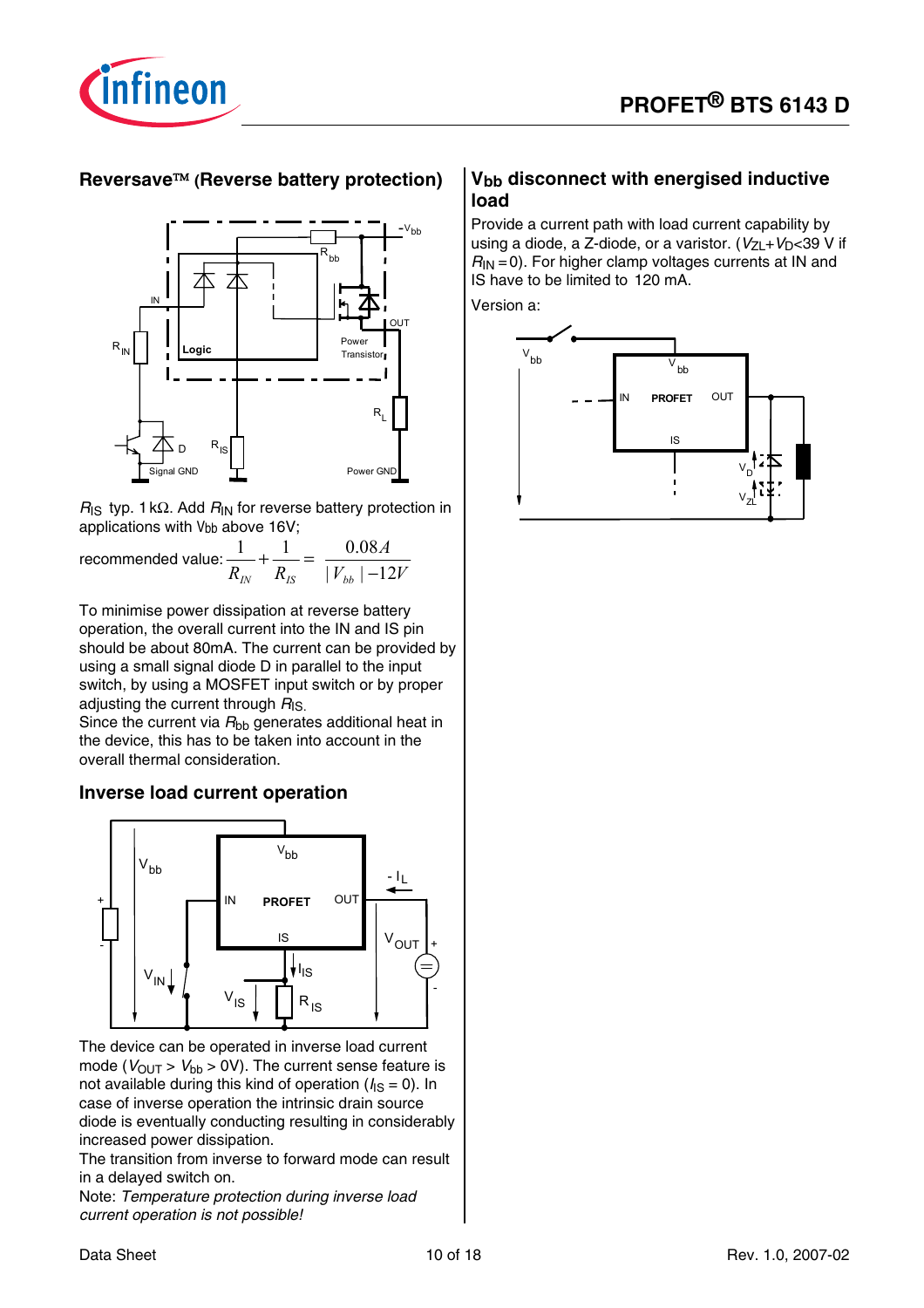

#### **Short circuit detection**

Fault Condition:  $V_{ON} > V_{ON(SC)}$  (3.5 V typ.) and t  $t_{d(SC)}$ (typ.650 µs).

#### **Overload detection**

Fault Condition:  $V_{ON}$  > 1 V typ.



## **Short circuit**

Short circuit is a combination of primary and secondary impedance's and a resistance's.



Allowable combinations of minimum, secondary resistance for full protection at given secondary inductance and supply voltage for single short circuit event:



#### **Inductive load switch-off energy dissipation**



Energy stored in load inductance:

$$
E_L = \frac{1}{2} \cdot L \cdot I_L^2
$$

While demagnetizing load inductance, the energy dissipated in PROFET is

$$
E_{\text{AS}} = E_{\text{bb}} + E_{\text{L}} - E_{\text{R}} = \int V_{\text{ON}(CL)} \cdot i_{\text{L}}(t) \, dt,
$$

with an approximate solution for R<sub>L</sub> > 0 $\Omega$ :

$$
E_{\text{AS}} \text{=}\frac{\text{l}_\text{L} \cdot \text{L}}{\text{2} \cdot \text{R}_\text{L}} \left(\text{V}_{\text{bb}} + \text{IV}_{\text{OUT}(\text{CL})l}\right) \ l n \left(1 + \frac{\text{l}_\text{L} \cdot \text{R}_\text{L}}{\text{IV}_{\text{OUT}(\text{CL})l}}\right)
$$

### **Maximum allowable load inductance for a single switch off**

$$
L = f(I_L)
$$
; T<sub>j,start</sub> = 150°C, V<sub>bb</sub> = 12 V, R<sub>L</sub> = 0 $\Omega$ 

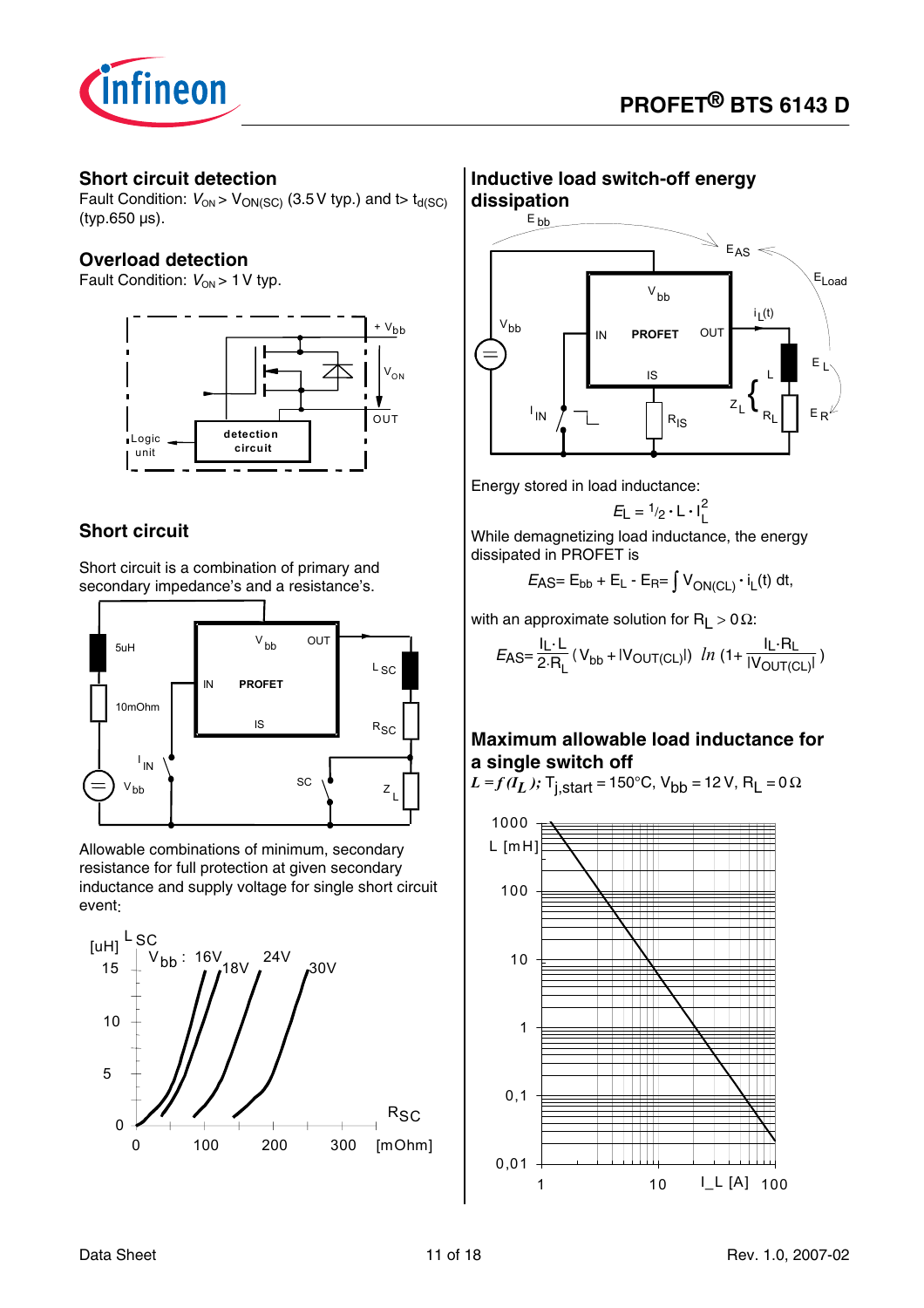

# **Timing diagrams**

**Figure 1a:** Switching a resistive load, change of load current in on-condition:



The sense signal is not valid during a settling time after turn-on/off and after change of load current.

**Figure 2a:** Switching motors and lamps:



As long as  $\mathsf{V}_{\mathsf{DIS}} < \mathsf{V}_{\mathsf{Z},\mathsf{IS}}$  the sense current will never exceed I<sub>IS,fault</sub> and/or I<sub>IS,lim</sub>.

**Figure 2b:** Switching an inductive load:

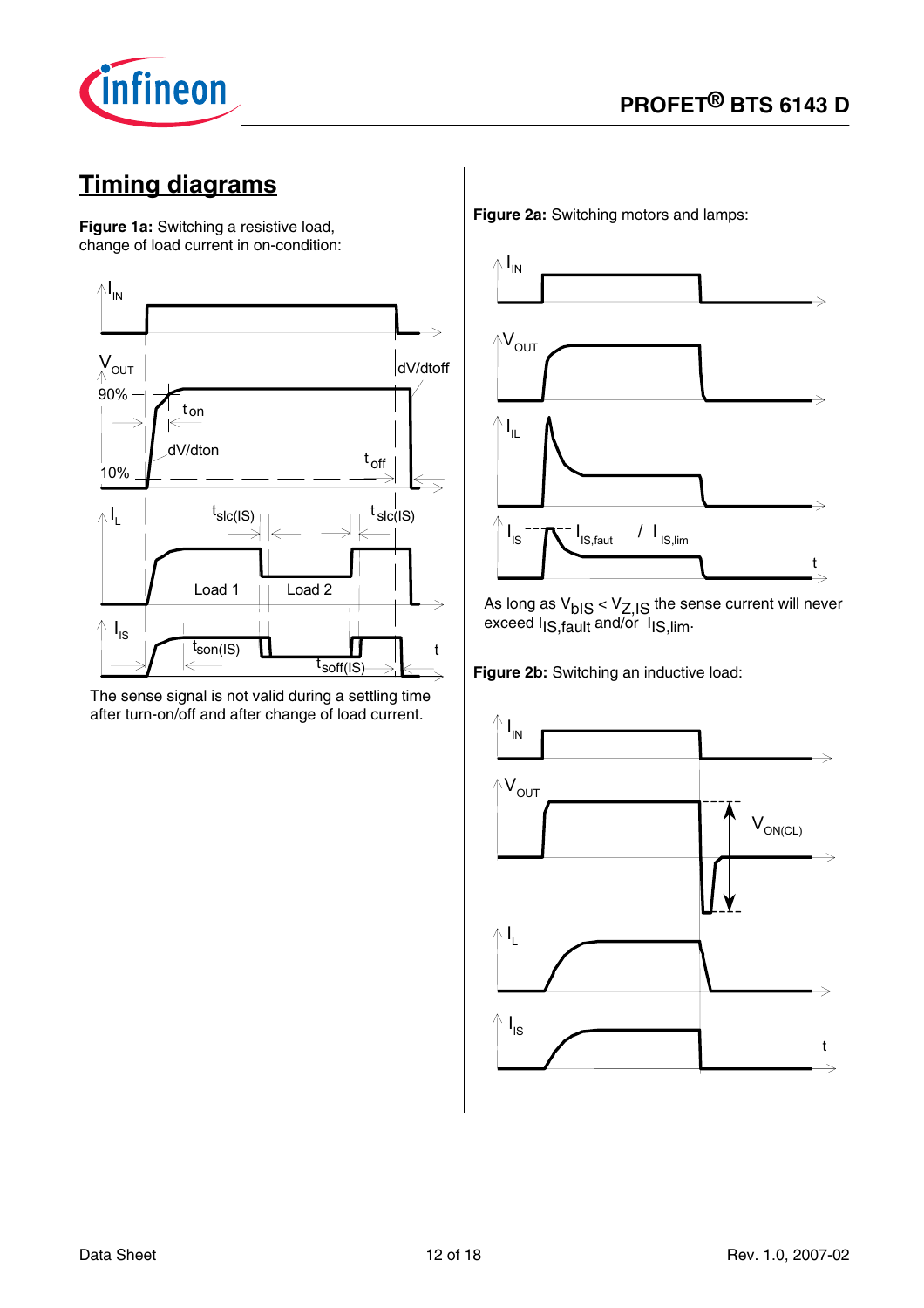

**Figure 3a:** Typ. current limitation characteristic



In case of  $V_{ON} > V_{ON(SC)}$  (typ. 4 V) the device will be switched off by internal short circuit detection.

**Figure 3b:** Short circuit type one: shut down by short circuit detection, reset by  $I_{IN} = 0$ .



Shut down remains latched until next reset via input.

**Figure 3c:** Short circuit type two: shut down by short circuit detection, reset by  $I_{IN} = 0$ .



Shut down remains latched until next reset via input.

**Figure 4a:** Overtemperature Reset if *T*j<*T*jt

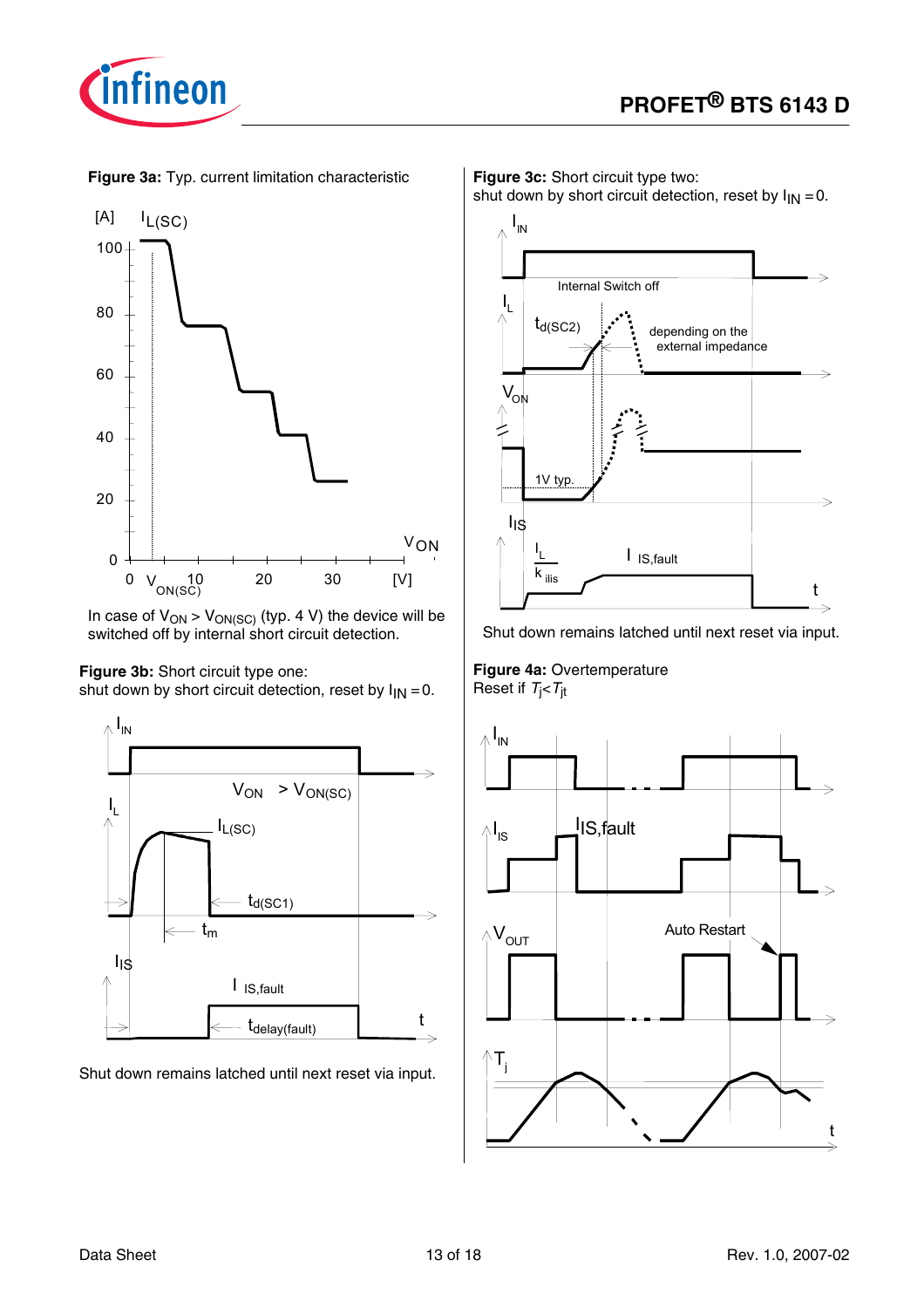

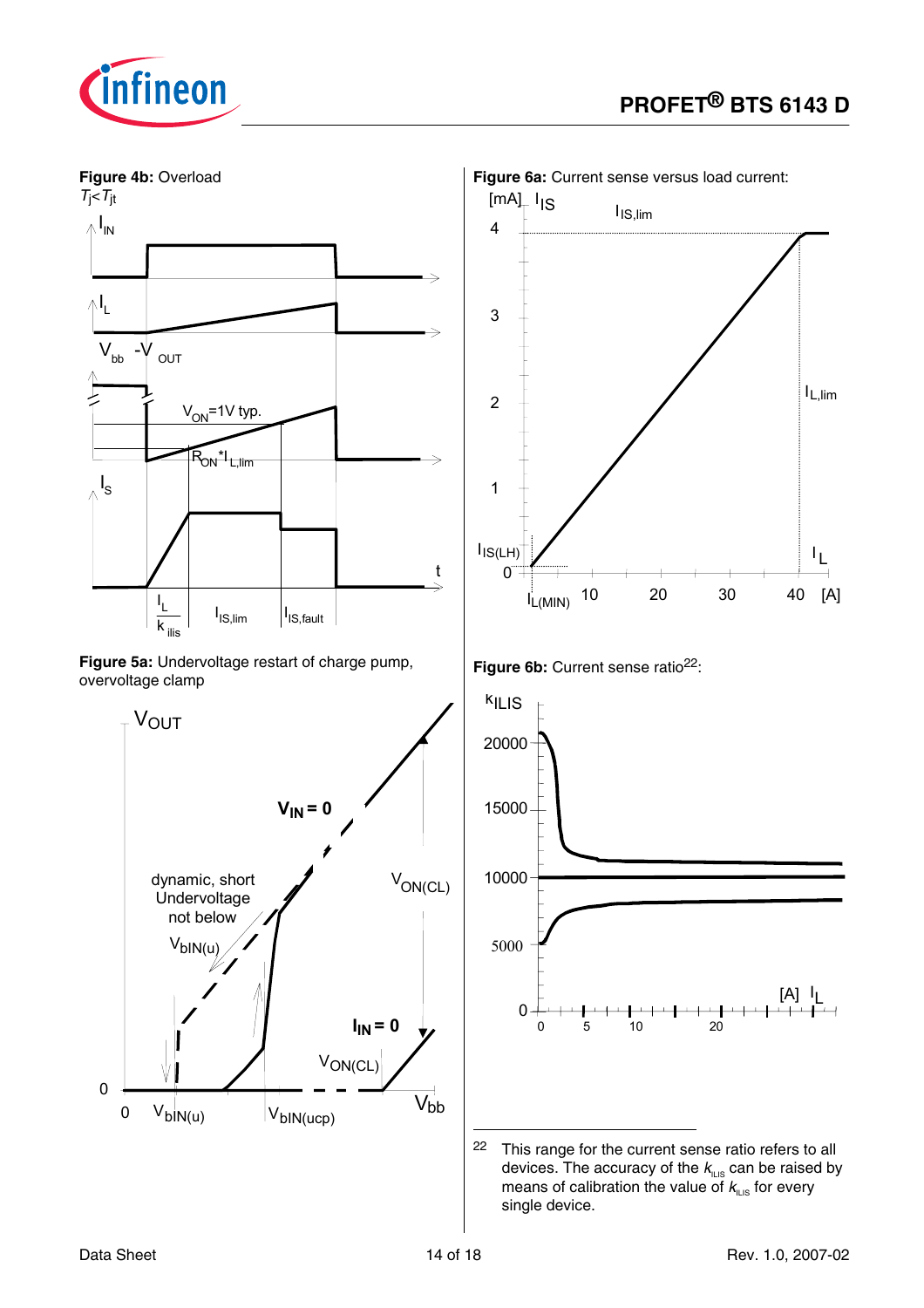

**Figure 7a:** Output voltage drop versus load current:

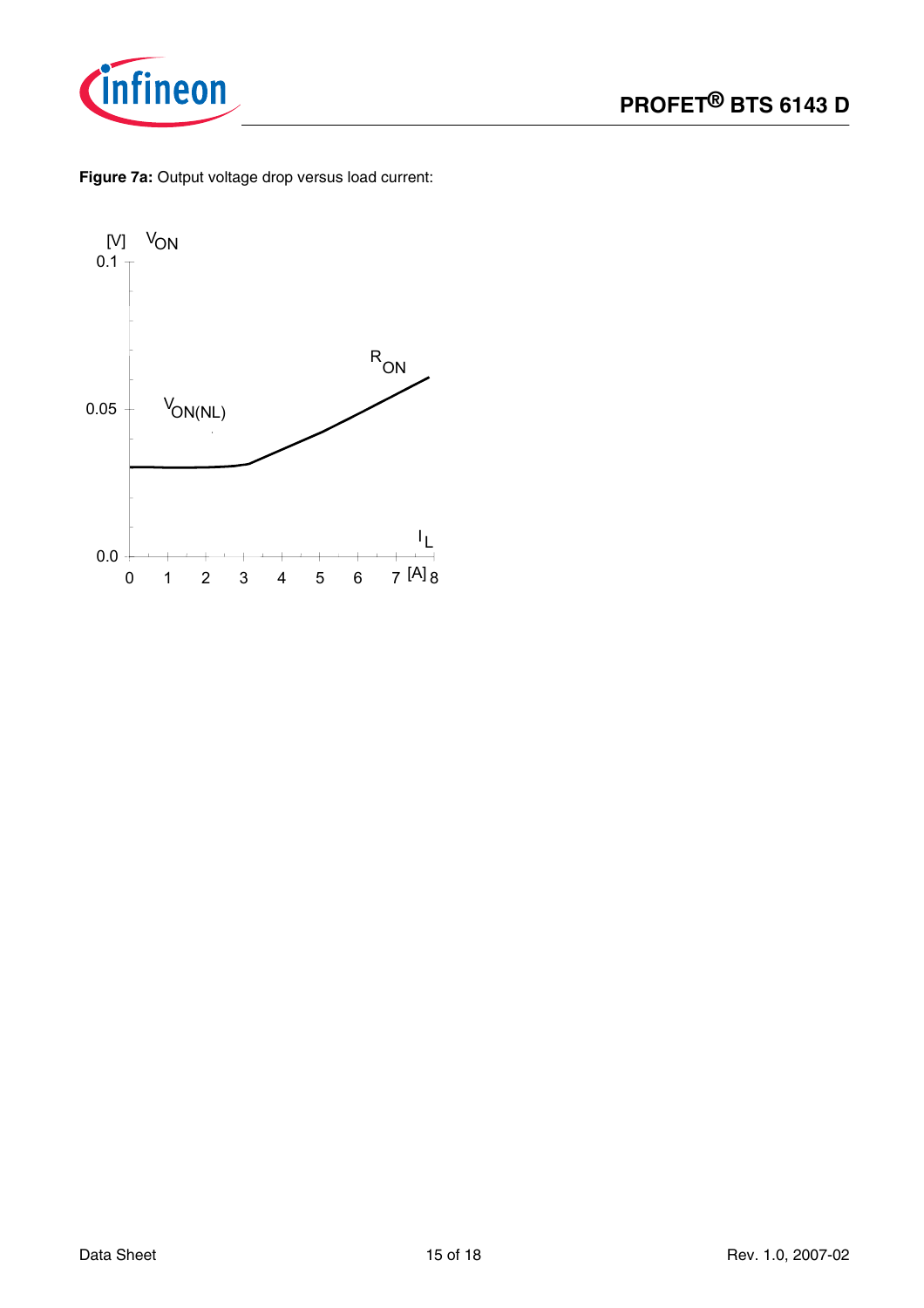

# **Package Outlines**

All dimensions in mm

#### **D-Pak-5 Pin: PG-TO252-5-11**



#### **Green Product**

To meet the world-wide customer requirements for environmentally friendly products and to be compliant with government regulations the device is available as a green product. Green products are RoHS-Compliant (i.e Pbfree finish on leads and suitable for Pb-free soldering according to IPC/JEDEC J-STD-020).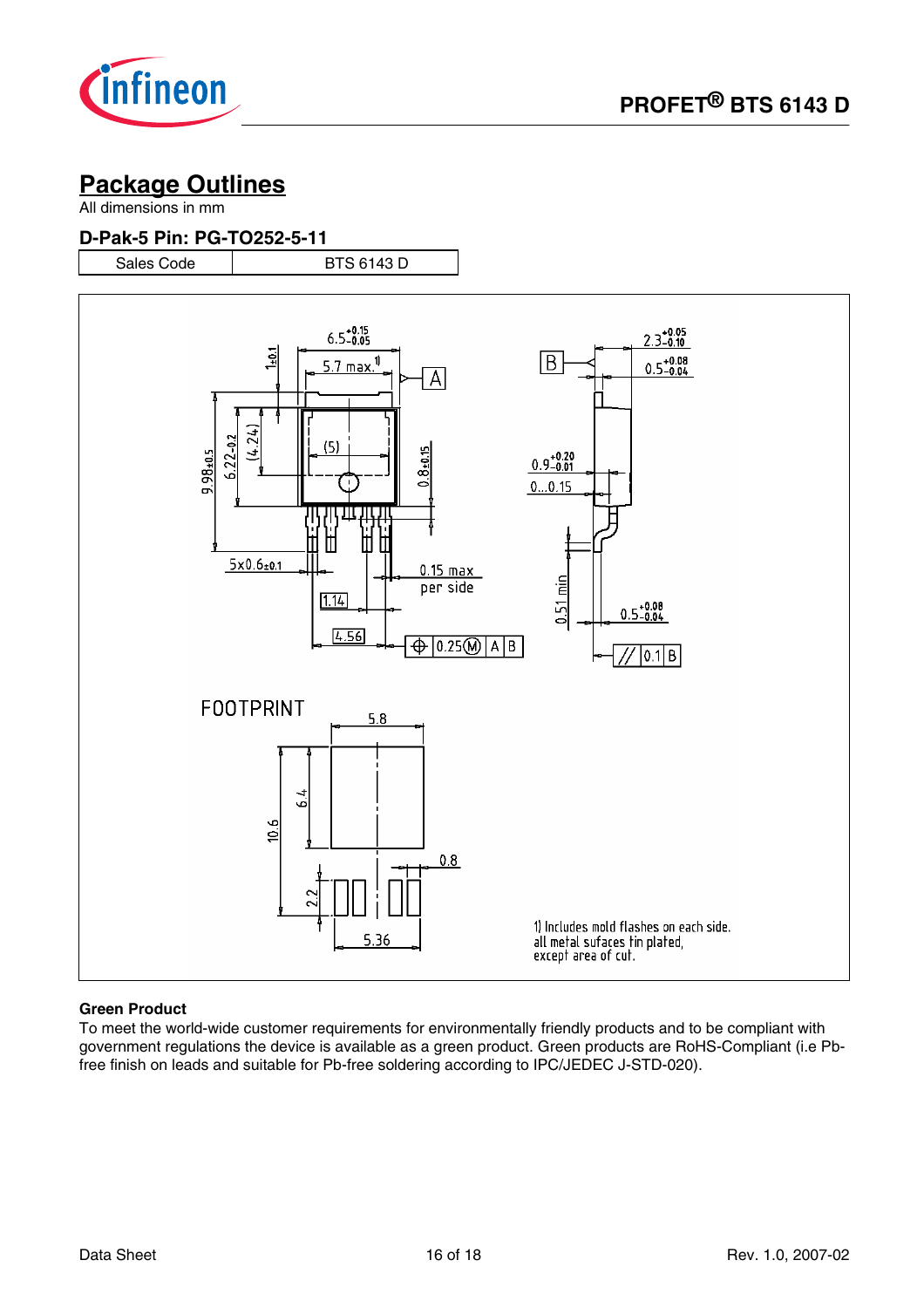

# **Revision History**

| <b>Version</b> | <b>Date</b> | <b>Changes</b>                                                             |
|----------------|-------------|----------------------------------------------------------------------------|
| Rev. 1.0       | 2007-02-21  | RoHS-compliant version of BTS6143D                                         |
|                |             | Page 1, page 16: RoHS compliance statement and Green product feature added |
|                |             | Page 1, page 16: Change to RoHS compliant package PG-TO252-5-11            |
|                |             | Legal disclaimer updated                                                   |